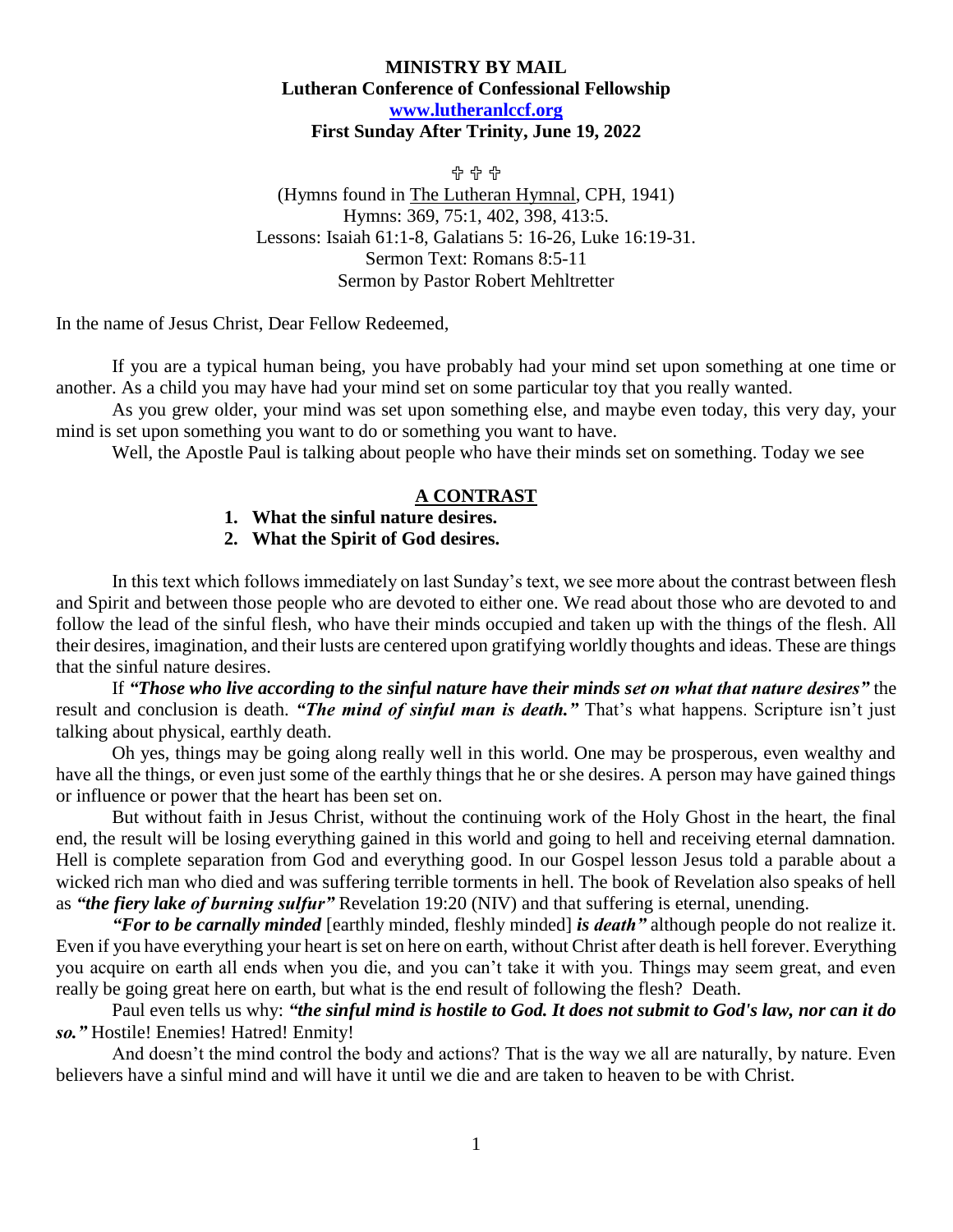The sinful nature *"does not submit to God's law."* It simply does not! Every one of us. We don't want to, by nature submit to God or to any authority set up by God. That is what Paul is talking about in these very words. It doesn't want to, it doesn't, it cannot.

And then God's conclusion: *"Those controlled by the sinful nature cannot please God."* Listen to how other translations accurately capture this idea: *"To be carnally minded is death."* Romans 8:6 (KJV) *"The mind set on the flesh is death."* Romans 8:6 (NASB) *"The mind governed by the flesh is death."* Romans 8:6 (NIV2011)

The flesh, the old man, the old Adam cannot please God! It cannot satisfy God! Not only is it impossible, but man tries, and he comes up with self-righteousness and work righteousness, as if we could please God that way! There cannot be any agreement between the two mind-sets Paul writes about.

Such a one *"does not belong to Christ."* 

2.

Then we see the other side in this contrast: what the Spirit of God desires.

*"But those who live in accordance with the Spirit have their minds set on what the Spirit desires."* Here is the opposite: look at what the Spirit of God – the Holy Spirit, the Holy Ghost desires. And Paul becomes very specific.

The result of the Spirit's desires is life and peace. The spiritual life of a Christian does not cause it, but this life and peace is given by God.

## He says *"You, however, are controlled not by the sinful nature but by the Spirit."*

Remember to whom this letter is addressed? To those *"who are loved by God and called to be saints!"*  Romans 1:7 (NIV) Saints! Believers! God's children by faith in Jesus Christ! Paul wrote in the previous chapter: *"Thanks be to God--through Jesus Christ our Lord!"* Romans 7:25 (NIV)

He isn't saying you have to decide to be controlled by the Holy Spirit. He says You Are! *"You, however, are controlled not by the sinful nature but by the Spirit".* And we know that the Holy Ghost has worked faith in us to believe and receive that.

This happy situation comes about *"if the Spirit of God lives in you. And if anyone does not have the Spirit of Christ, he does not belong to Christ."*

The Spirit of God lives in you: Remember the two natures of the child of God? In the previous chapter Paul wrote: *"I know that nothing good lives in me, that is, in my sinful nature. For I have the desire to do what is good, but I cannot carry it out. For what I do is not the good I want to do; no, the evil I do not want to do- this I keep on doing."* Romans 7:18-19 (NIV)

The Spirit of God was planted in you by the Word of God, and if you were baptized as an infant, this happened at your Baptism. It has been fed and has been growing and has been nourished by the Gospel in the Word as it is proclaimed and preached and heard and read. Because of this, you belong to Christ.

In the very first verse of this letter to the Romans, Paul speaks of himself as a slave, a servant of Christ, just as he does elsewhere in the New Testament.

And so it is with every Christian. Every Christian is a slave, a servant of Jesus Christ. Paul also writes of beating down his sinful flesh, and fighting it every day.

*"And if anyone does not have the Spirit of Christ, he does not belong to Christ."* Such a one does not belong to Christ. And I think you know that even in earthly things, when we don't belong, we feel bad, we think we are missing out. And so here, too. The one who does not belong to Christ misses out on the free gift of eternal life.

But – and here's the good news again for you: *"But if Christ is in you, your body is dead because of sin, yet your spirit is alive because of righteousness."* You are dead to sin. That means that you take no pleasure in sin. We fight against sin. We fight against Satan. We fight against the flesh. And oh, how hard that is! We find temptations at every turn, and even worse, we find temptations in our own minds. Our sinful flesh keeps on wondering how we can satisfy the lusts, the desires of the sinful flesh, whatever they may be. But you are alive